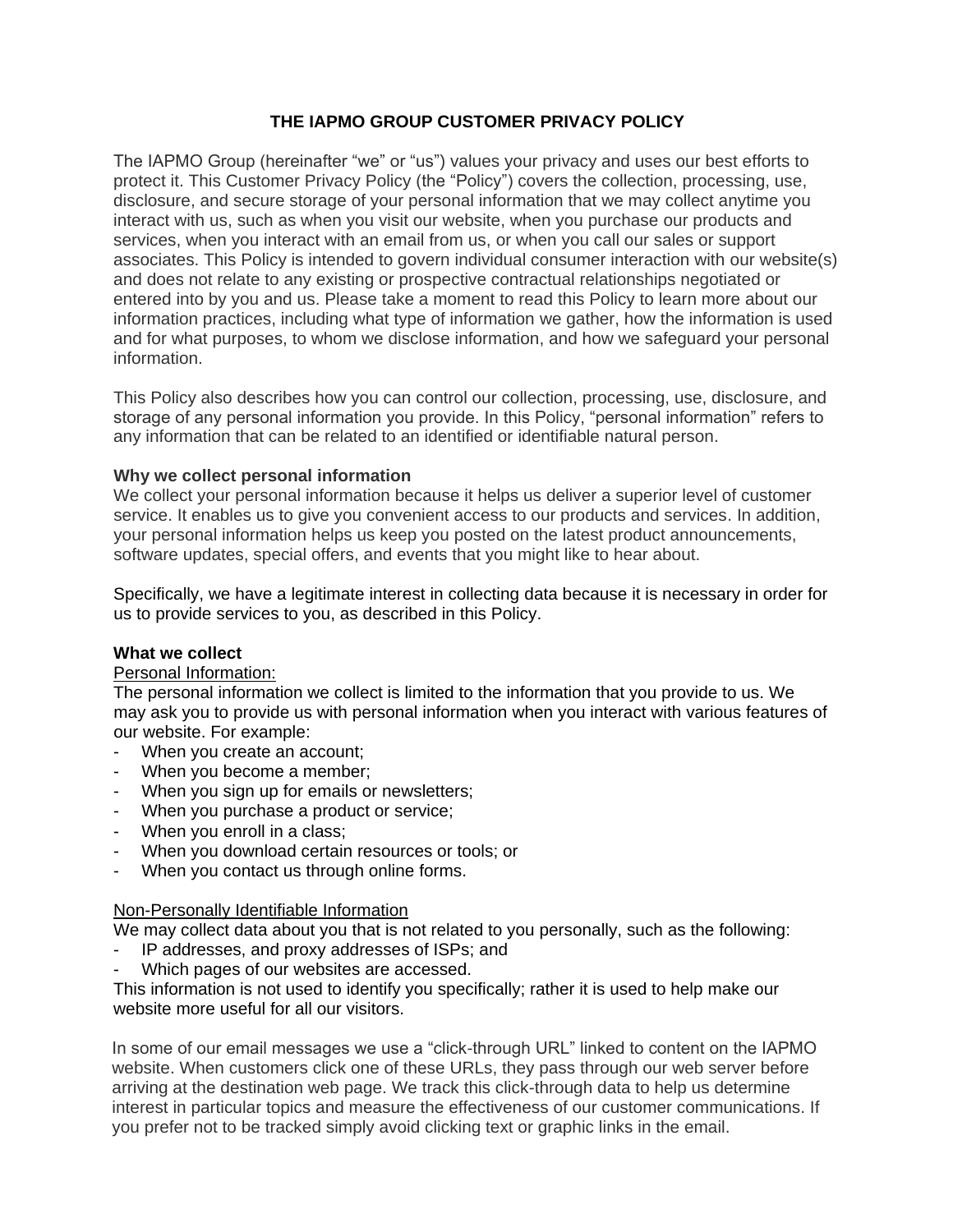# **Cookies**

We use cookies in limited ways:

- (1) We contract with Google Analytics to collect and process non-personally identifiable information about how our websites are accessed and used;
- (2) We contract with Authorize.net, an e-commerce gateway, to process information you provide to make purchases;
- (3) We contract with WBT Systems' learning management system for our educational offerings; and
- (4) We use cookies to store information when you submit a code change proposal online.

For more information about how Google Analytics collects and processes data, and how you can control that data usage and processing, visit [https://support.google.com/analytics/answer/6004245.](https://support.google.com/analytics/answer/6004245)

For more information about how Authorize.net processes data, and how you can control that data processing, visit<https://www.authorize.net/about-us/privacy/>

Our learning management system, supported by WBT Systems, conforms to the terms of this privacy policy.

You can use your browser's setting to block or delete the cookies IAPMO uses to facilitate online submission of code change proposals and comments. Please be advised that blocking cookies may negatively impact the site's functioning.

#### **How we use the information we collect:**

There are a number of situations in which your personal information may help us provide better products and services. For example: we may ask for your personal information when you're discussing a service issue on the phone with an associate, registering for a seminar, registering your products, purchasing a product, or otherwise interfacing with us. When you contact or interact with us, we may collect personal information relevant to the situation, such as your name, mailing address, phone number, email address, and contact preferences; information about IAPMO products you own, such as their serial numbers and date of purchase; and information relating to a support or service issue. We may use this information to keep you up to date about IAPMO products relevant to your interests.

We may also collect information for market research purposes — such as your occupation and where you use your computer — to gain a better understanding of our customers and thus provide more valuable service. We may use personal information to provide products that you have requested as well as for auditing, research, and analysis to improve our products and services.

## **Disclosure outside of The IAPMO Group**

We take your privacy very seriously. We do not sell or rent your contact information to other marketers.

#### **Disclosure within The IAPMO Group**

To help provide superior service, your personal information may be shared within The IAPMO Group by employees who will take steps to safeguard it in accordance with this Policy.

#### **With service providers, vendors, and strategic partners**

Sometimes, we share your information with companies that perform work for us to provide products and services to you on our behalf. These companies may help us process information, extend credit, fulfill customer orders, deliver products to you, manage and enhance customer data, provide customer service, assess your interest in our products and services, or conduct customer research or satisfaction surveys. We make these disclosures when it is necessary to